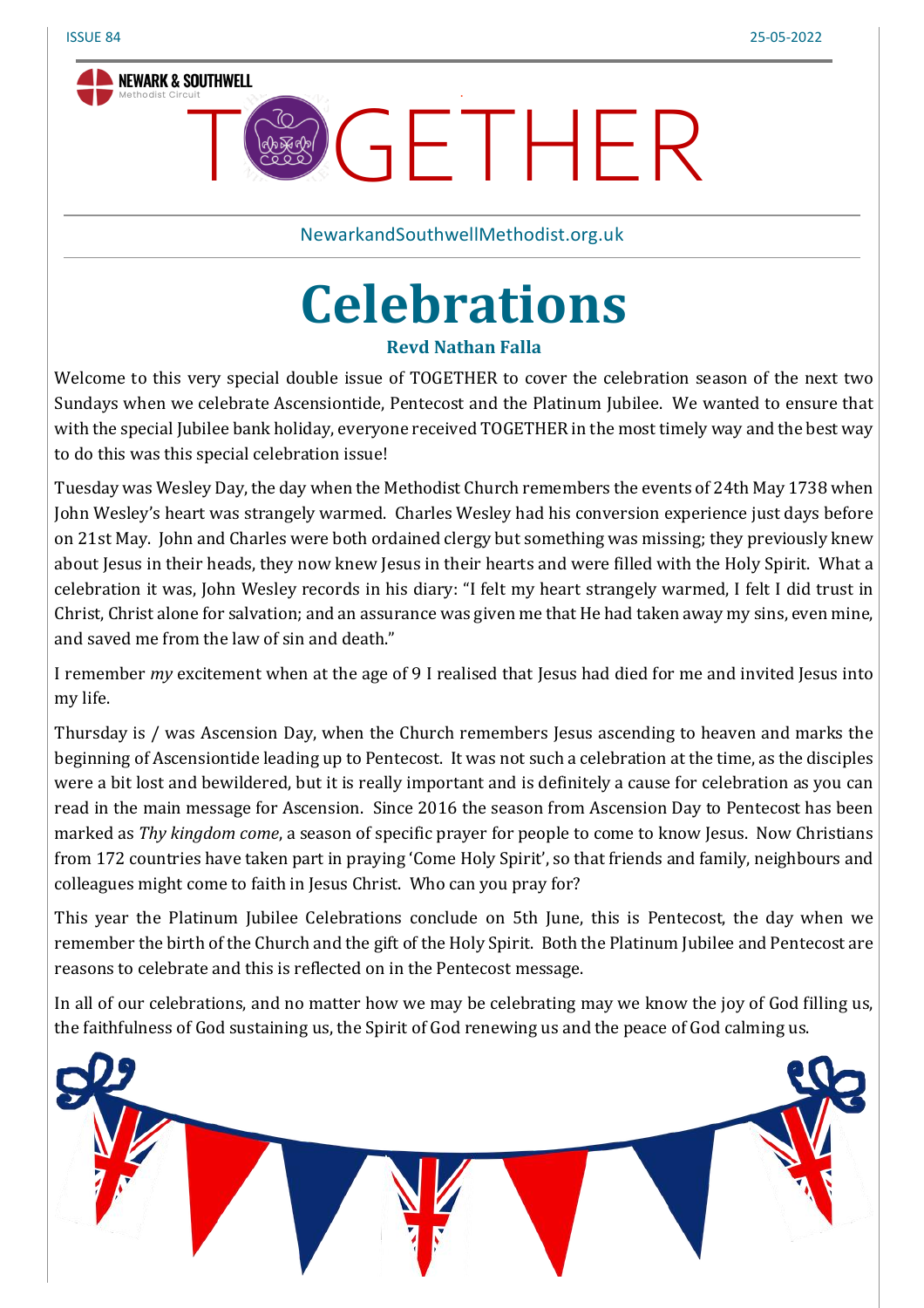

#### **Online Service**

**Join us from 10:30am on Sunday for our online Circuit Service which this week is streamed live from Charles Street and led by Revd Nathan Falla.**

Find it on the 'Newark and Southwell Methodist Circuit' YouTube Channel [\(https://www.youtube.com/NewarkSo](https://www.youtube.com/NewarkSouthwellMethodistCircuit) [uthwellMethodistCircuit\)](https://www.youtube.com/NewarkSouthwellMethodistCircuit) why not invite a friend to watch it with you and share the link with them on your social media or by email!

#### **Hymns and Worship Songs used:**

Crown him with many [crowns](https://www.youtube.com/watch?v=FiJYgC_6AFc) H&P 255, SOF 77, StF 347

Lord, I lift your [name](https://www.youtube.com/watch?v=03MdMcBFNdk) on high SOF 897, StF 332

Jesus is the name we [honour](https://www.youtube.com/watch?v=NUqxpRlxdh8) SOF 870, StF 354

We have a gospel to [proclaim](https://www.youtube.com/watch?v=z_-KB40Q1aA) H&P 465, SOF 1583, StF 418

King of kings, [majesty](https://www.youtube.com/watch?v=SnuRIdNwiwg) SOF 1404, StF 331

[Alleluia!](https://www.youtube.com/watch?v=ncjc_ZP1Go0) Sing to Jesus H&P 592, SOF 153, StF 568

*Click on title of song for YouTube link*

#### **Radio Services**

**BBC Radio 4** (Also [online.](https://www.bbc.co.uk/programmes/m0017t3j)) 08:10am – 29<sup>th</sup> May

#### **Waiting**

City Church is a vibrant, multinational, all age Elim Pentecostal congregation, based in the heart of Cardiff. This Sunday falls between Ascension Day and Pentecost, representing the time of expectancy and preparation that the disciples experienced as they waited in hope for the promised Holy Spirit to come upon them.

#### **BBC Radio Nottingham**

Listen every Sunday, at 8am, to a live church service on BBC Radio Nottingham. (Online or on 95.1-103.8 MHz FM for free.)

# **Ascension: Witnesses not stargazers**

#### **Online Circuit Service Sermon | Acts 1:1-11 | Revd Nathan Falla**

Picture the most nail-biting scene in a film; a real cliff hanger when the star of the film is in a predicament and you don't know what is going to happen, whether it indeed may even be the end! The Ascension is a bit like this; the disciples, after 40 days of getting use to the sporadic resurrection appearances of Jesus were faced with him leaving them.

We know because of our knowledge of what happened next that this was only the beginning, but the disciples did not know what would happen; Jesus had made suggestions about what their life would be like, but the full scale of their ministry was yet to be realised. Jesus had to ascend so that the disciples could experience the equipping and enabling power of his Holy Spirit at Pentecost. One of the Church fathers Augustine wrote: "You ascended before our eyes, and we turned back grieving only to find you in our hearts." It was a goodbye but it was also the beginning of something new both for the disciples and for Jesus, the story was to continue...

Our reading from Acts provides us with very few details. It would appear that all of a sudden it happened, Jesus had been talking with the disciples like he had done many times before and after he had said "you will receive power when the Holy Spirit comes on you; and you will be my witnesses in Jerusalem, and in Judea and Samaria, and to the ends of the world," Jesus was taken up before their very eyes and a cloud hid him from their sight.

The disciples were most probably in a state of shock, hence why when two men dressed in white stood beside them, they didn't notice because they were still gazing into the sky. These two men in white are understood to be angels. They provide what the disciples need so that they can focus on what is to come.

The disciples are called to be witnesses on earth not to gaze searchingly up into the clouds. They were also informed that Jesus would return in the same way that they saw him go into heaven. God sent these two men so that the disciples could experience closure so that they could move on and enter the period of waiting; preparing for the time when the Holy Spirit would come in power. They didn't need to gaze up to see God, because God was still at work in the world through them and their witness. This was to be a new chapter when the good news of God's love would be spread by God's people and in the ministry of the church, the story was to continue...

Ascension Day or the Sunday in Ascensiontide is seen as a festival celebrating the conclusion of Jesus' physical and geographically limiting ministry and the beginning of his reign at the right hand of God as King of kings and Lord of lords.

The Rt Revd Nigel McCulloch has said: "If Jesus had not ascended, his nativity would have come to nothing, his passion would have borne no fruit, and his resurrection would have been useless. In other words, this festival of Jesus is a kind of lynch pin of the Christian faith; it's the one celebration that holds together all the different dimensions of Jesus ministry that led to his earthly work being completed on the cross, and to his reign at God's right hand in heaven forever. What's more, as Jesus kept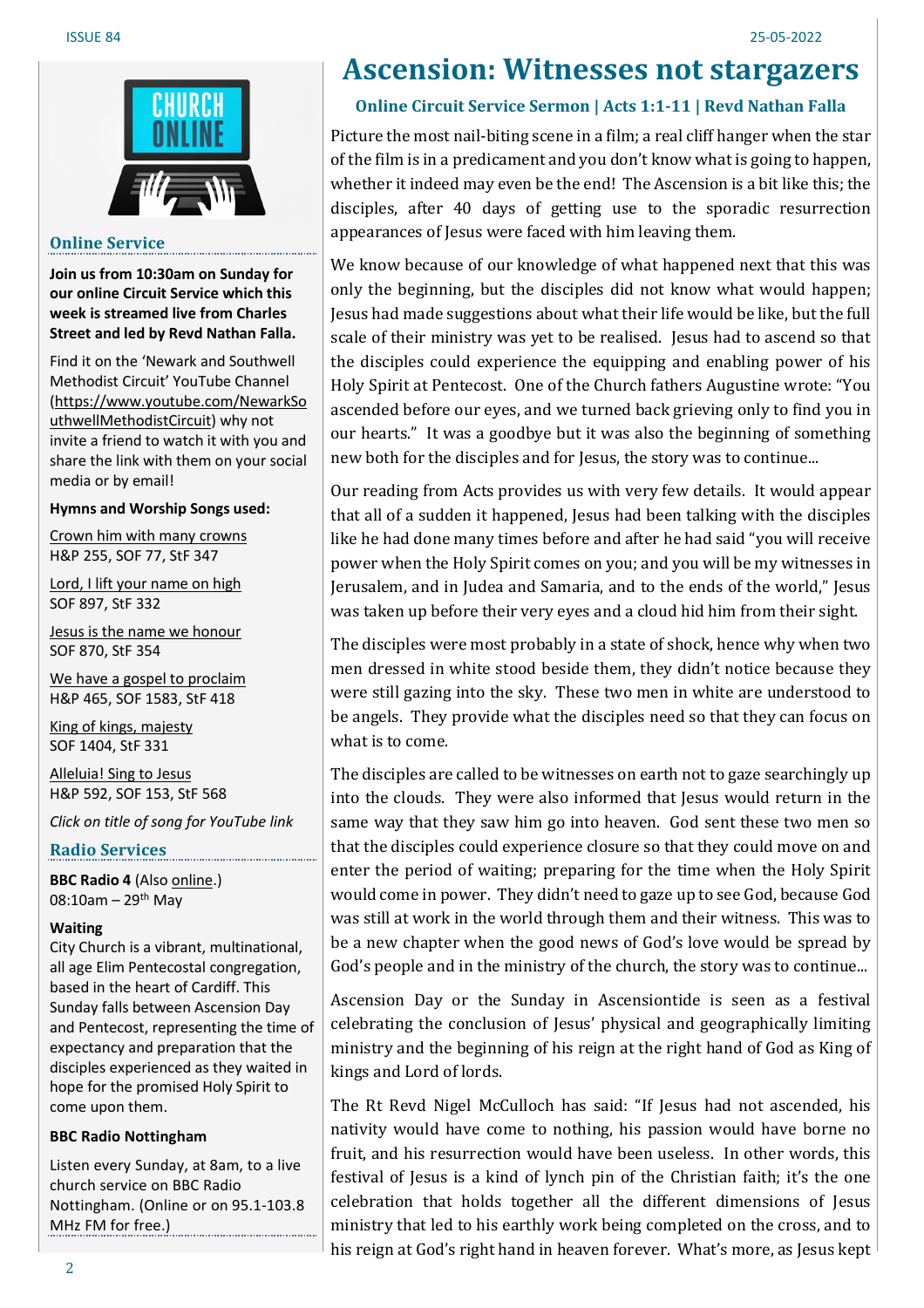saying it would, his going from this earth set in motion the energising power of his Holy Spirit and the hope of his coming again."

#### **So today what does the Ascension mean to us, how does it apply to our lives?**

The Ascension marked the beginning; the true dawn of God's work as God sent the Spirit of Jesus upon the disciples at Pentecost equipping and enabling them to be witnesses to the gospel; bringing into being the church. The days of gathering in an upper room were over, they were to be witnesses, spreading the good news, and the church grew! Throughout history various people have borne witness to God's love and the story has continued, which brings us to today, now the story is with us.

Will we ensure that the story continues; will we be Jesus' witnesses? We can be witnesses both as individuals and as a church, demonstrating Jesus' love through our words and our actions and sharing our own story. We may find it easier to demonstrate our love for God by what we do rather than what we say but both are important. We may find it hard to share our faith, but we are called to be witnesses for Jesus. We do not do this alone or in our own strength; as the disciples were empowered by the Holy Spirit, the Spirit of Jesus, to share the good news so are we.

As God sent the two men to encourage the disciples at a crucial time so God sends ordinary everyday people to encourage and spur us on in our witness and service. We can be encouragers to one another as well as witnesses so that the story may continue.

The ascension is the crowning moment for Jesus in heavenly terms but what about in our terms, is Jesus King of every part of your life, my life, the life of the church? Does he have free reign, or do we hold back? Do our lives give him the honour, glory and praise that he deserves? Does our witness; the things that we say and do – show to others that Jesus is King?

The story continues; Jesus went up to heaven and is seated at the right hand of God, the Lord of lords and King of kings, he is not confined by physical or geographical limitations, he is the cosmic ruler who has sent his Holy Spirit to equip and enable all who believe in him to serve, worship and witness. We may feel that we are not able to take up the responsibility of continuing the story, we may feel inadequate or unworthy, we may feel that we have done our bit now and it is now time for somebody else. Be affirmed, encouraged, strengthened and equipped for the Holy Spirit will equip us as we respond to God's call. Today we may feel that we are being challenged and called to something new, step out in faith, trust in God, God will not let us down.

Today, how will we respond? With obedience, are we being called? With reverence, will we bow the knee and accept Jesus as King of every part of our life? With trust, will we trust Jesus more? Will we continue the story?

3 God has a plan for each and every one of us; may we be witnesses to God's love in this world, that through our words and our actions we may proclaim that Jesus is King in our lives and in this world. Amen.

# **Prayer Space**

#### *Prayer for Ascensiontide*

Almighty and everlasting Father, you raised our Lord Jesus Christ to your right hand on high. As we rejoice in his exaltation, fill us with his Spirit, that we may go into all the world and faithfully proclaim the gospel. This we ask through Jesus Christ our Lord, who is alive and reigns with you, in the unity of the Holy Spirit, one God, for ever and ever. Amen.

The Methodist Worship Book

#### *Prayers for others*

Risen and ascended Christ in whom the scriptures are fulfilled, you called your disciples to be your witnesses in all the world. Help us to declare the good news

of your love to our generation, proclaiming repentance and your gift of forgiveness.

Fill us and all your Church with your Holy Spirit and make us worthy to stand before you in your heavenly kingdom.

Amid the conflicts of the present age, the injustice of war, and individual acts of terror, help us to live your peace. Grant us the will to use the gifts we have, as prophets or pastors or teachers, or in any way you call us, and announce your coming kingdom, as we glorify your name.

May the people among whom we live grow in the knowledge of you. Bless, we pray, those who are sick or distressed, and each one who mourns. Grant them your comfort and hope, and strengthen us to serve them.

Lead us in humility, gentleness and patience

as we lift our eyes to you, O Christ. Help us to be forbearing with one another, and to speak the truth in love. So may we glorify your name and come at last to your heavenly kingdom, where the faithful disciples of every age

will gather at your throne. Amen.

© ROOTS for Churches Ltd (www.rootsontheweb.com) 2002-2022. Reproduced with permission.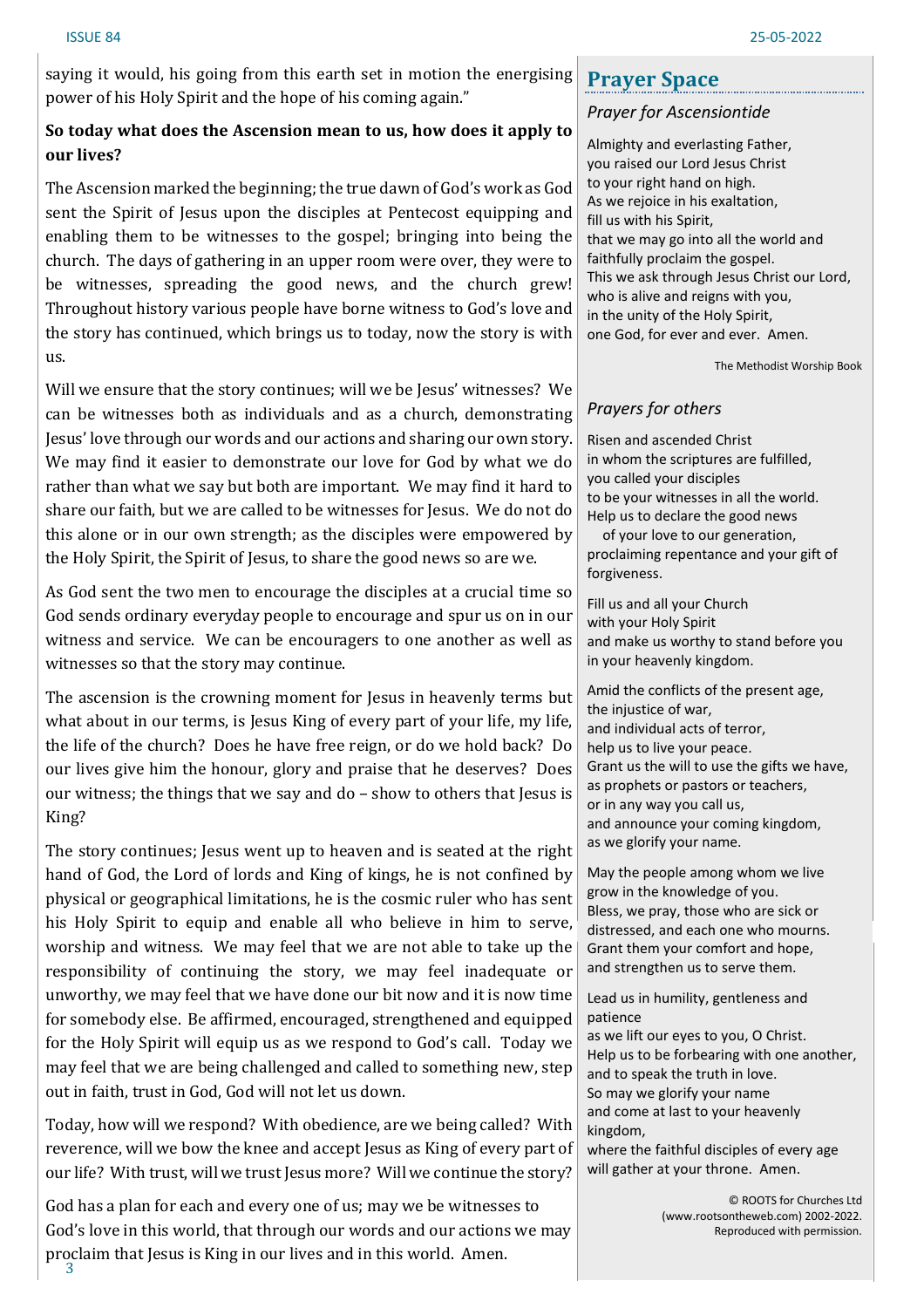

#### **Online Service**

**Join us from 10:30am on Sunday for our online Circuit Service led by Revd Nathan Falla as we celebrate Pentecost.**

Find it on the 'Newark and Southwell Methodist Circuit' YouTube Channel [\(https://www.youtube.com/NewarkSo](https://www.youtube.com/NewarkSouthwellMethodistCircuit) [uthwellMethodistCircuit\)](https://www.youtube.com/NewarkSouthwellMethodistCircuit) why not invite a friend to watch it with you and share the link with them on your social media or by email!

#### **Hymns and Worship Songs used:**

O God of burning [cleansing](https://www.youtube.com/watch?v=EEpsnCY3sMo) flame SOF 955

Great is the [darkness](https://www.youtube.com/watch?v=wP_BUHwweS4) SOF 742, StF 405

Rise up and [serve](https://www.youtube.com/watch?v=5Lu4_Wn42TA)

Lord, the light of your love is [shining](https://www.youtube.com/watch?v=op17raOTXbk) SOF 362, StF 59

*Click on title of song for YouTube link*

**Radio Services**

**BBC Radio 4** (Also [online.\)](https://www.bbc.co.uk/programmes/m00180xm) 08:10am – 5<sup>th</sup> June

#### **BBC Radio Nottingham**

Listen every Sunday, at 8am, to a live church service on BBC Radio Nottingham. (Online or on 95.1-103.8 MHz FM for free.)

#### **Prayer space**

*Call to worship*

God declares: I will pour out my Spirit on all flesh. Then everyone who calls on the name of the Lord shall be saved.

Come, Holy Spirit, fill the hearts of your faithful people, and kindle in us the fire of your love; through Jesus Christ our Lord. Amen.



# **Pentecost: Crowned with the Holy Spirit**

**Online Circuit Service Sermon | Acts 2:1-21 | Revd Nathan Falla**

Today we celebrate Pentecost; God's gift of the Holy Spirit, that transformed the disciples so on that day the church was born. But the Holy Spirit is not a gift of the past, it is a gift for today that we may be transformed, equipped and enabled by the Holy Spirit of God. The Holy Spirit is a gift available for all, for monarchs, for you and for me. For all who believe in Jesus.

On 2nd June 1953 Her Majesty The Queen was crowned at Westminster Abbey, as part of the service she was anointed with oil and the following prayer was said: *Strengthen her, O Lord, with the Holy Ghost the Comforter; Confirm* and *stablish her* with *thy free* and *princely Spirit*, *the Spirit of* wisdom *and government, the Spirit of counsel and ghostly strength, the Spirit of knowledge and true godliness, and fill her, O Lord, with the Spirit of thy holy fear, now and for ever; through Jesus Christ our Lord. Amen.*

As we mark The Queen's Platinum Jubilee we celebrate her life of faith and service. The Queen is the longest reigning monarch in British history, she never went to university but has been the adviser and confidante to fourteen British Prime Ministers. She is a 96-year-old senior citizen but still is very active. She employs 1,200 people, but feeds her own dogs. The Queen has no power to make political decisions but her personal authority has brought nations together. She attends church weekly, even on holiday, and pray daily, but never tells anyone to go to church. Her faith is her foundation, we can see the work of the Holy Spirit in her life, she was crowned with the Holy Spirit and with jewels, and we are crowned with the Holy Spirit too.

The Queen before her Coronation said: "The whole of life is a journey to God… I have not chosen this office for myself: he has appointed me to it, and I got to be consecrated to it by him... And because he leads, I may follow in complete trust."

Our Bible reading records that great day when God's Holy Spirit was poured out onto the disciples in a dramatic, powerful and amazing way – bringing transformation and renewal. We have heard about an awesome scene: the sound of the violent wind and the appearance of what looked like tongues of fire like a crown upon their heads, physical expressions of the Holy Spirit which then enabled them to do astounding things.

Jerusalem at this time would have been full because it was the Jewish festival Pentecost. God-fearing Jews would have gathered from as far reaching places as Rome to south-west Iran and north-eastern Turkey to southern Saudi Arabia to experience the festivities from the centre of Jewish worship at the Temple.

You can then understand their surprise when they heard the disciples speaking their own language and this soon drew a crowd. They were perplexed, "how can this be" they asked. Some understandably thought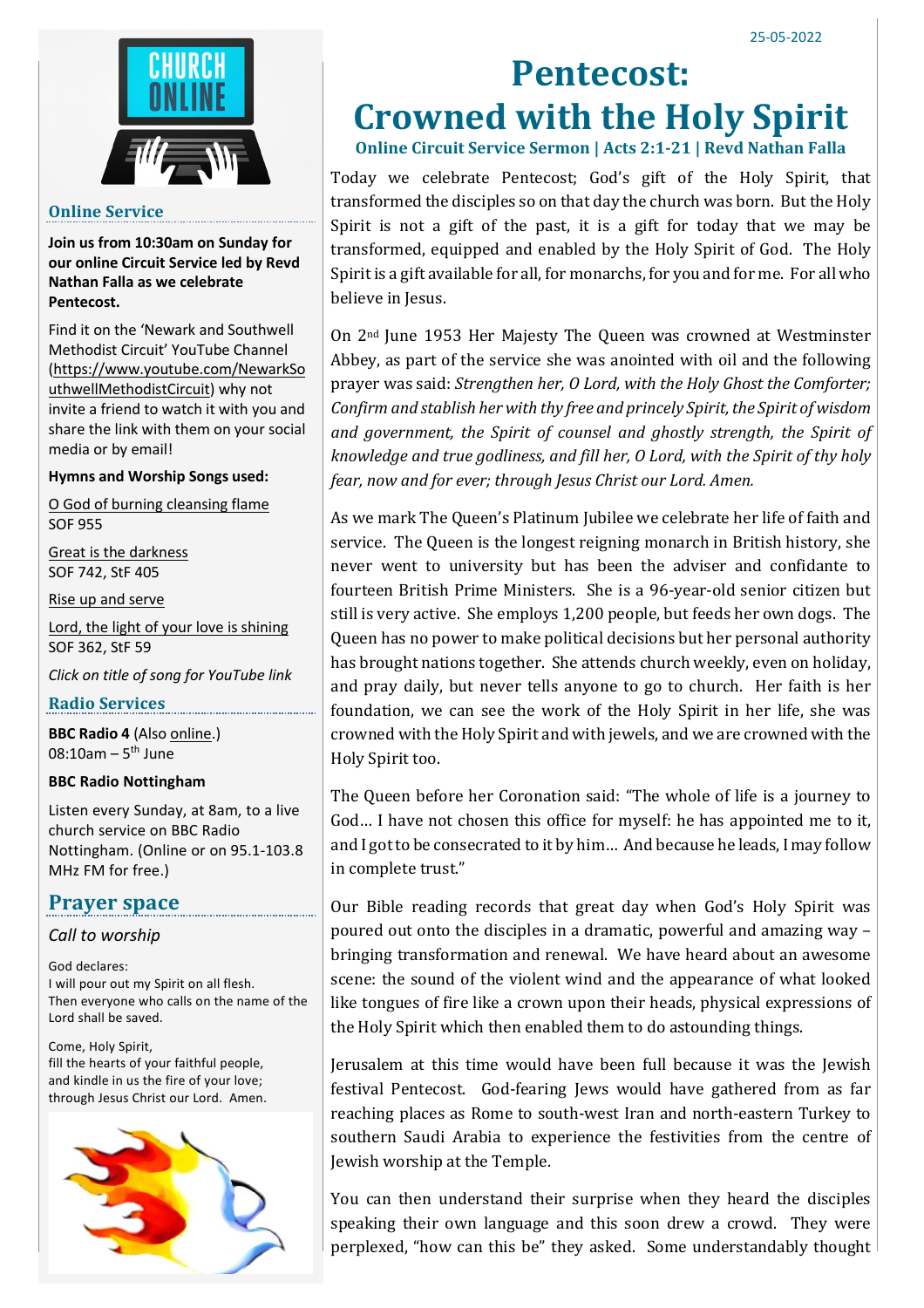that they were drunk with wine, then Peter who had experienced doubt and denied Jesus, stood up and delivered his first sermon.

Equipped and enabled by the Holy Spirit he preached, that God's Spirit is for all people and those gathered responded. The Spirit of Jesus that had been promised was now with the disciples and at work, enabling them to do great things in Jesus' name. The Spirit had breathed life into them and the Church was growing, three thousand were added to their number on that first day.

Pentecost recalls the transformation for the early disciples as they went from a group that met in the privacy of a room to a highly effective evangelistic tool that formed the Church through the equipping, enabling, and empowering of the Holy Spirit. But what about us? The gift of the Holy Spirit is for the whole Church, for you and for me, that we may be the people that God calls us to be.

If you are in any doubt about the significance of the Holy Spirit, John Stott in his commentary on Acts writes: "Without the Holy Spirit, Christian discipleship would be inconceivable, even impossible. There can be no life without the life-giver, no understanding without the Spirit of truth, no fellowship without the unity of the Spirit, no Christlikeness of character apart from his fruit, and no effective witness without his power. As a body without breath is a corpse, so the church without the Spirit is dead."

When you think about the first disciples, how with Jesus they did not always understand, they didn't always say or do the right thing, they sometimes doubted, they even sometimes denied but still God used them in a mighty way. Through the Holy Spirit working in their lives; their vulnerability, failings, and weaknesses were transformed into wonderful opportunities.

How comforting this is for us, God takes us as we are, with our weaknesses, failings and insecurities, God sees our potential and calls us to fulfil it, then by the Holy Spirit gives us the resources: equipping us, enabling us, leading us and guiding us that we may become the people that God desires us to be.

Through the Holy Spirit we know God, God who loved us from before we were born, and who calls us by name, who leads us and is with us at all times, who comforts us in our distress and helps us in times of need, who transforms us and equips us through his Holy Spirit.

To be crowned with the Holy Spirit we don't need to go through any elaborate ritual, we simply pray the ancient words, Come, Holy Spirit.

May we as individuals and as the church know that we are crowned by the Spirit and be transformed by the Holy Spirit that we may fulfil God's purposes, being open to where God leads and knowing how special and loved we are to God that we may go out into the world to share it.

## **Prayer space**

#### *Prayer for Pentecost*

Faithful God,

you fulfilled the promise of Easter by sending your Holy Spirit and opening the way of eternal life to all the human race. Keep us in the unity of the Spirit, that every tongue may tell of your glory; through Jesus Christ our Lord, who is alive and reigns with you, in the unity of the Holy Spirit, one God, for ever and ever. Amen.

The Methodist Worship Book

#### *Prayers for others*

Faithful and loving God, we give you thanks for the servant heart of our Queen. We thank you for the example she has set of godly humility and reliance on you in good times and bad. We pray that you would strengthen her, give her joy, and be her strength as she runs her race faithfully to the end.

We pray for all our leaders, that they would seek you and look to you for wisdom as they carry the weight of their responsibilities. We pray they would be motivated by a desire to work for the good of others, and that their decisions would honour you.

#### Loving Lord,

you are a God who sees and cares for the lost, the lonely, the broken and the hopeless. You know the needs of the people in our community – the obvious needs and those that are hidden. We pray that your presence would comfort those who are suffering. In a moment of silence, we bring before you those known to us who have particular struggles, and we ask you to draw near to them even now.

#### Almighty God,

we are your hands and feet on this earth. Forgive us for the times we have turned away from those we could have helped in your name. Forgive us for our cold hearts and our selfish ways. Help us to use our time, our resources and our energy to serve those in need. Give us compassion, kindness and the willingness to sacrifice in order to show your love to the world. Amen.